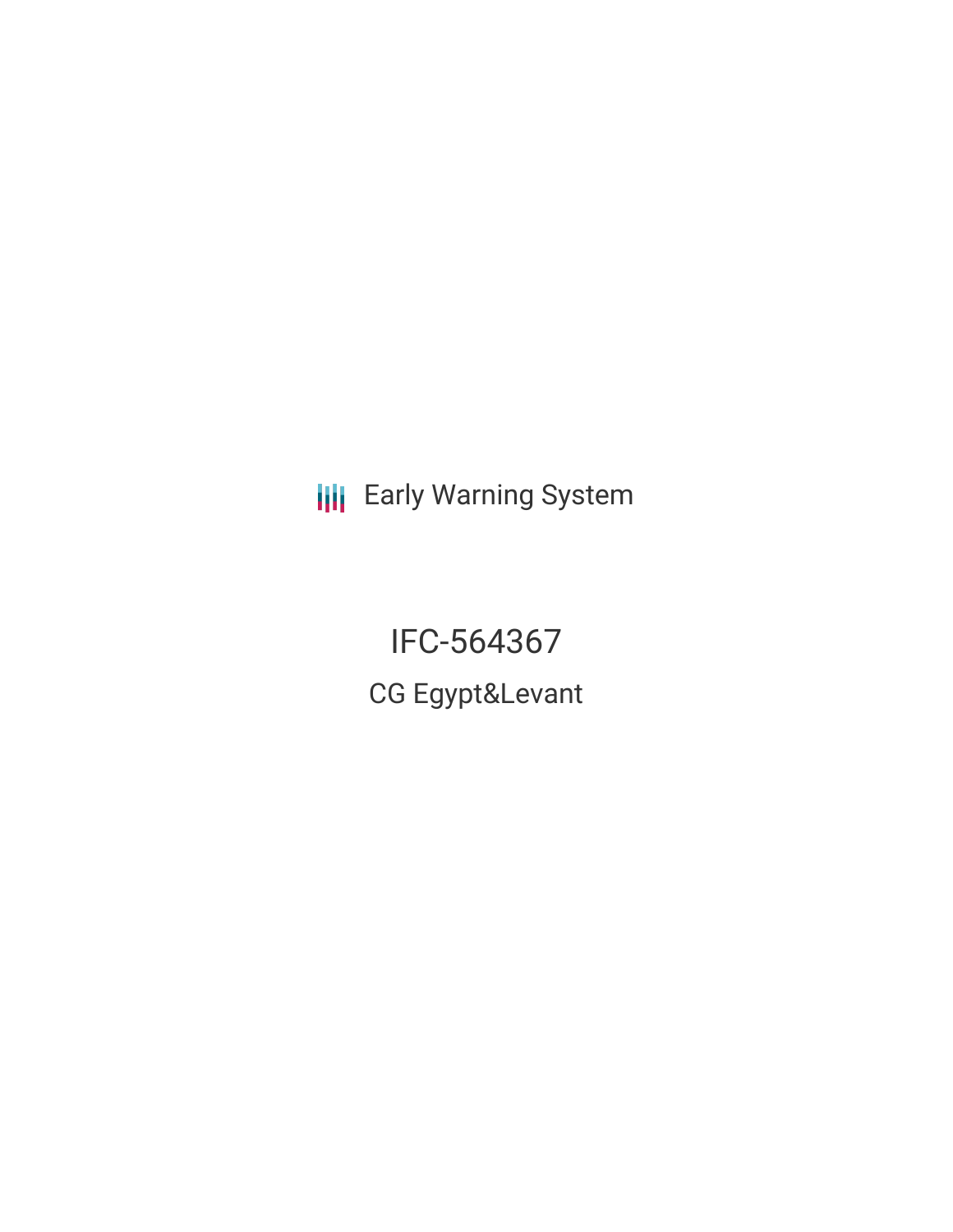

# **Quick Facts**

| <b>Countries</b>              | Egypt                                   |
|-------------------------------|-----------------------------------------|
| <b>Financial Institutions</b> | International Finance Corporation (IFC) |
| <b>Status</b>                 | Active                                  |
| <b>Bank Risk Rating</b>       | U                                       |
| <b>Voting Date</b>            | 2016-11-20                              |
| <b>Borrower</b>               | Sound CG                                |
| <b>Sectors</b>                | Finance, Industry and Trade             |
| <b>Investment Type(s)</b>     | <b>Advisory Services</b>                |
| <b>Project Cost (USD)</b>     | \$2.99 million                          |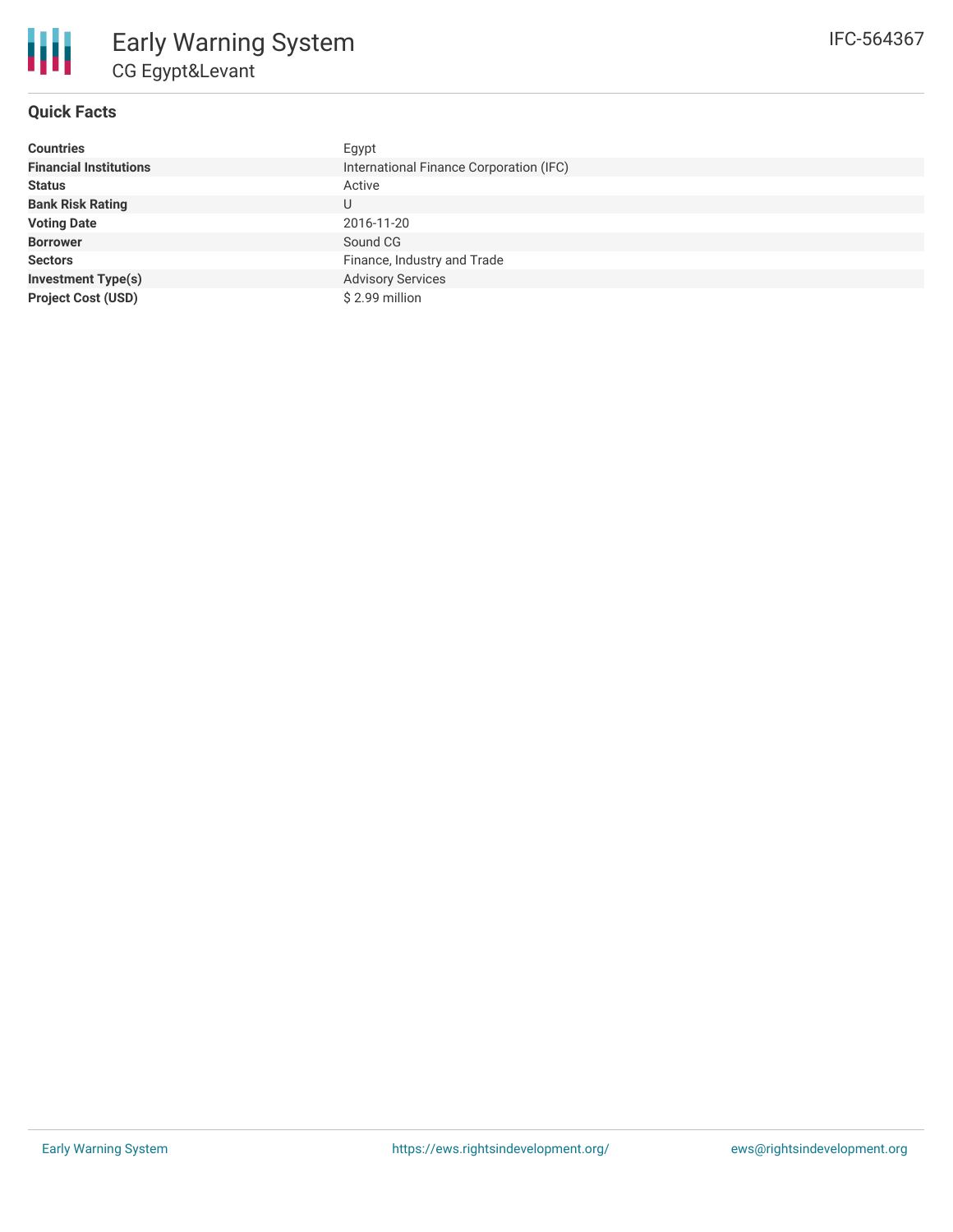## **Project Description**

Sound CG makes companies stronger, more efficient and accountable, and supports implementation of good environmental and social practices. CG MENA Program works with the private sector to achieve these goals by putting in place CG practices that allow firms to mitigate risk, safeguard against mismanagement and attract investment and capital to fuel their growth. Improved CG practices also increase access to markets and lower cost of capital, which encourages new investments, boosts economic growth and provides employment opportunities. Firms that operate more efficiently tend to allocate and manage resources more sustainably. Better stakeholder relationships help firms address environmental protection, social and labor issues. However, political uncertainty and security challenges that burdened MENA economies in recent years has stagnated this progress, and a sense of urgency has renewed the need for good CG practices by firms to be able to weather this period of economic uncertainty.

The Project will seek to build on the achievements of earlier projects in delivering CG services and advice, but delivery will be made through a refined model: IFC will leverage resources of local partners to meet Project objectives, while at the same time investing in the capacity-building of such local partners. The Project represents the next stage of IFCs value-added for delivery of CG services in MENA, in that it will rely more heavily on such local partners in order to reach the market.

1. Past Progress. IFC has actively promoted CG in Egypt & Levant during the past few years and witnessed strong overall progress. Through the efforts of IFC and others, a solid foundation for CG has been established, highlighted by the development of CG institutes, a heightened of level of CG awareness (witnessed through number of large-scale CG events) and the launch of CG codes and regulations.

2. Varying Levels of Need. Despite this progress, more is still needed to broaden and deepen the impact of CG, with varying levels of need across the four countries. Lebanon requires more significant assistance to relaunch a Lebanese director institute and expertise to advance the CG agenda. While the Jordan Institute of Directors (JIOD) and the Egyptian Institute of Directors (EIoD) are further advanced, they still require assistance to drive CG changes in firms and reach broader market segments, especially for financial institutions, family-owned businesses and SMEs. IFCs partner in Palestine, the Palestine Capital Market Authority (PCMA), will require support to revise the code for listed firms, launch sectorial codes, report on CG scorecards and build capacity for the research and disclosure department.

3. South-South Exchanges. Given this context, strategic focus will be to leverage prior work in Jordan and Egypt to further penetrate particular market segments and help advance Palestine and Lebanon more nascent CG infrastructure. IFC's additionality would be to bring together institutes and other intermediaries with their peers from other countries, which shall help spur reform, build a peer pressure effect and encourage them to learn from each other. The project will focus more heavily on these local intermediaries, helping them to deliver a wider variety of CG services. This will not only be carried out in their own local markets, but IFC can also leverage their resources to serve CG needs in the neighbor countries. For instance, JIOD and EIOD's experience with SMEs and FOEs will be used in Lebanon and Palestine, and Jordan and Palestines experience with CG scorecards and women on boards study will be leveraged in Egypt and Lebanon.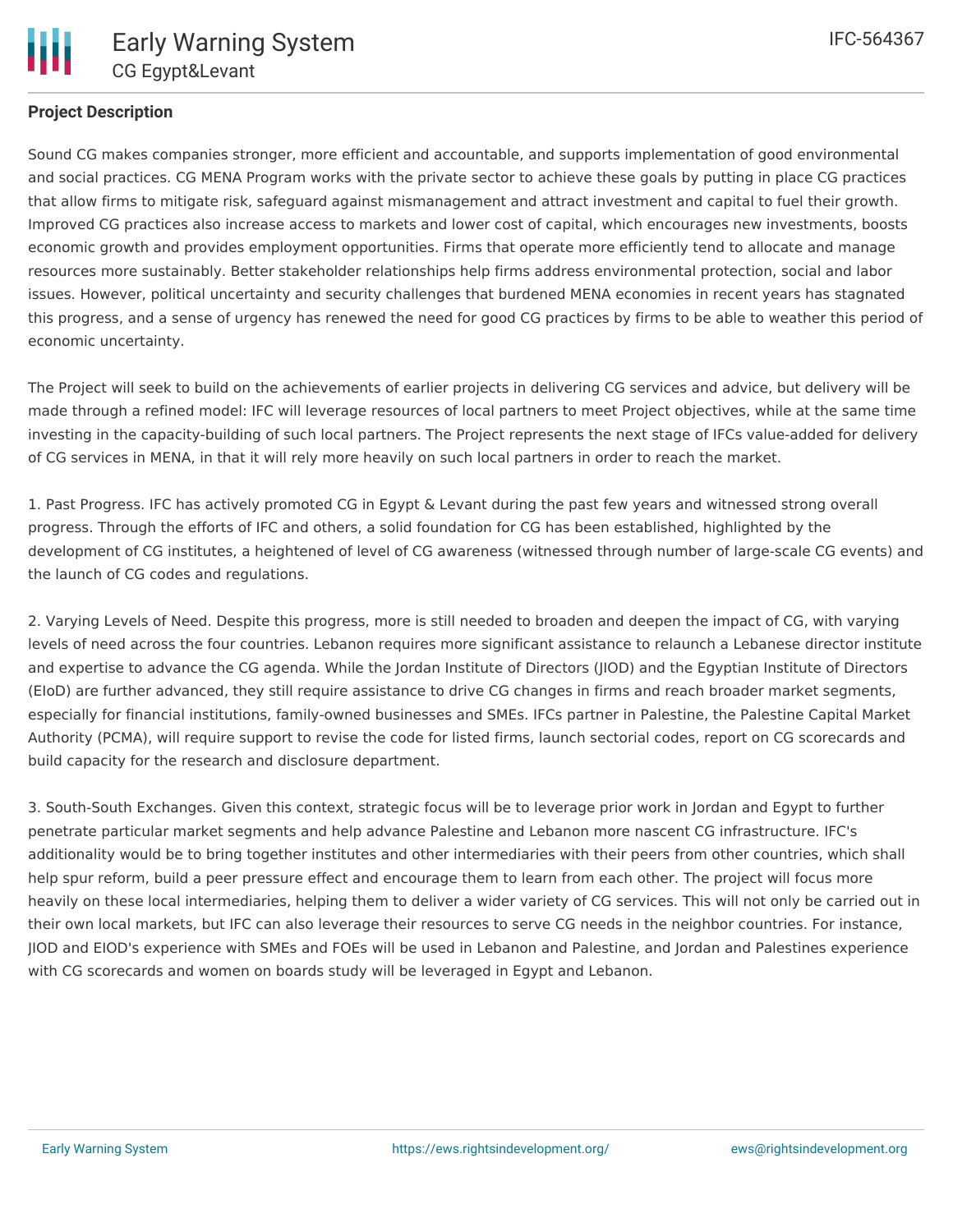### **Investment Description**

• International Finance Corporation (IFC)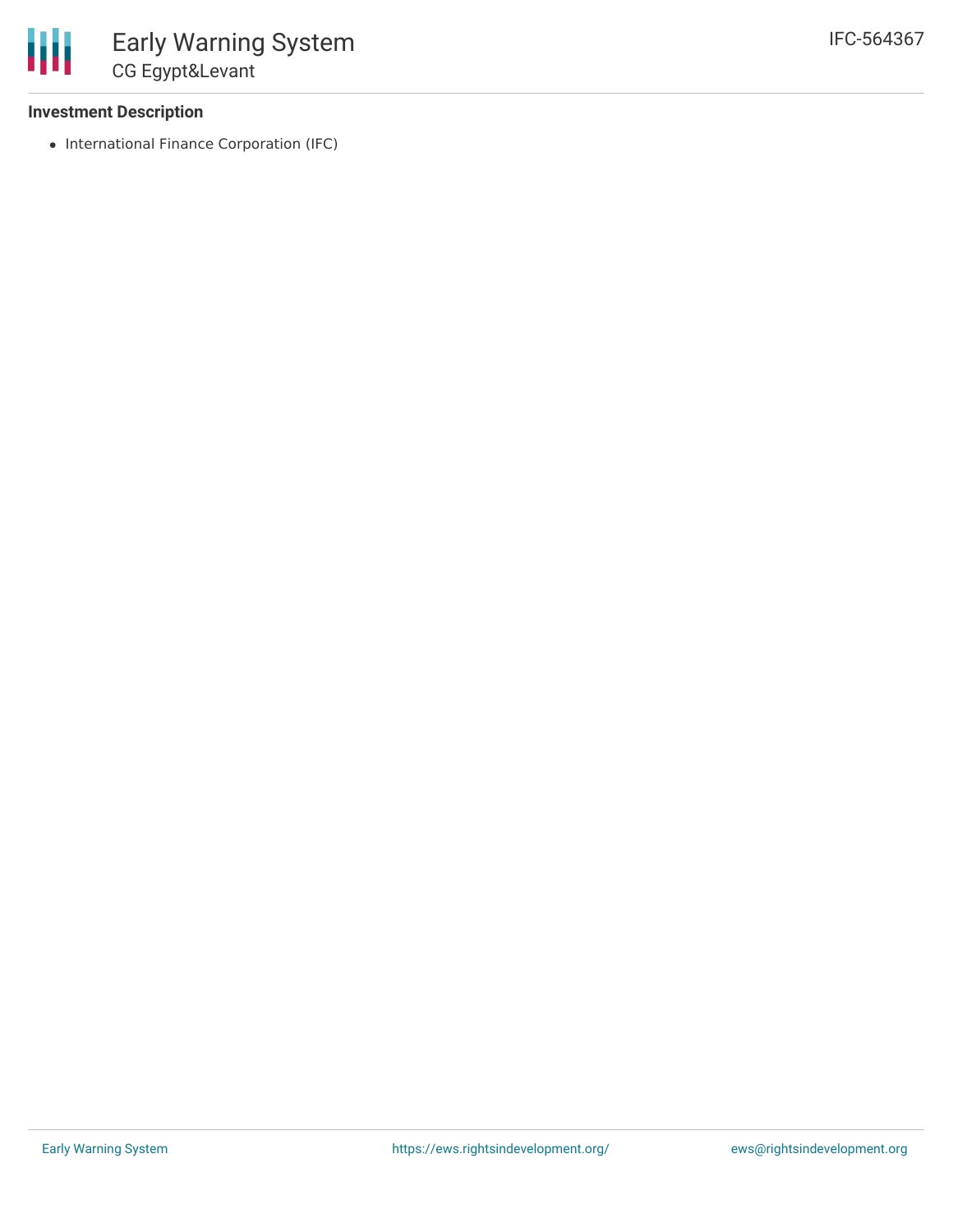### **Contact Information**

ACCOUNTABILITY MECHANISM OF IFC

The Compliance Advisor Ombudsman (CAO) is the independent complaint mechanism and fact-finding body for people who believe they are likely to be, or have been, adversely affected by an IFC or MIGA- financed project. If you submit a complaint to the CAO, they may assist you in resolving a dispute with the company and/or investigate to assess whether the IFC is following its own policies and procedures for preventing harm to people or the environment. If you want to submit a complaint electronically, you can email the CAO at CAO@worldbankgroup.org. You can learn more about the CAO and how to file a complaint at http://www.cao-ombudsman.org/